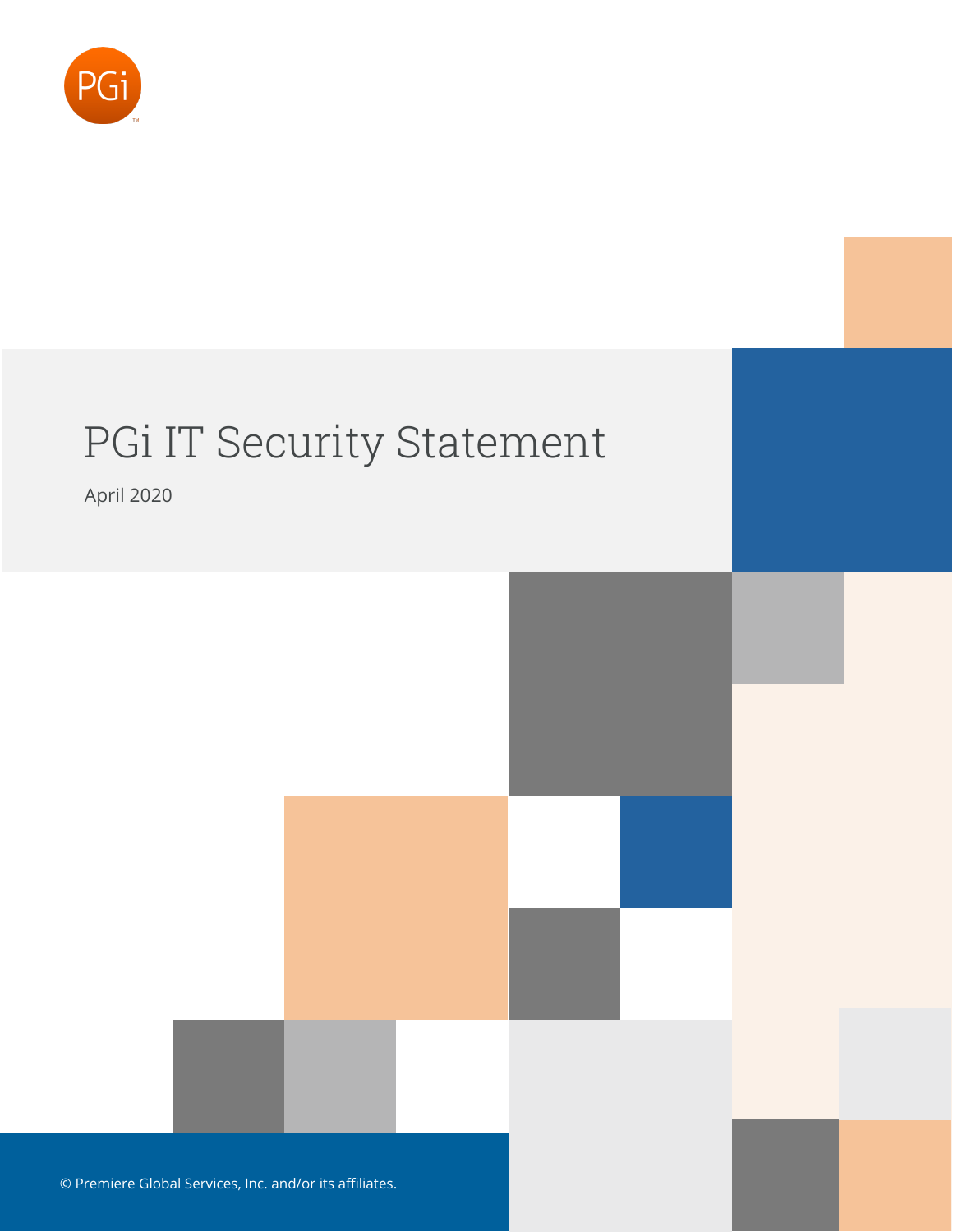

# Table of Contents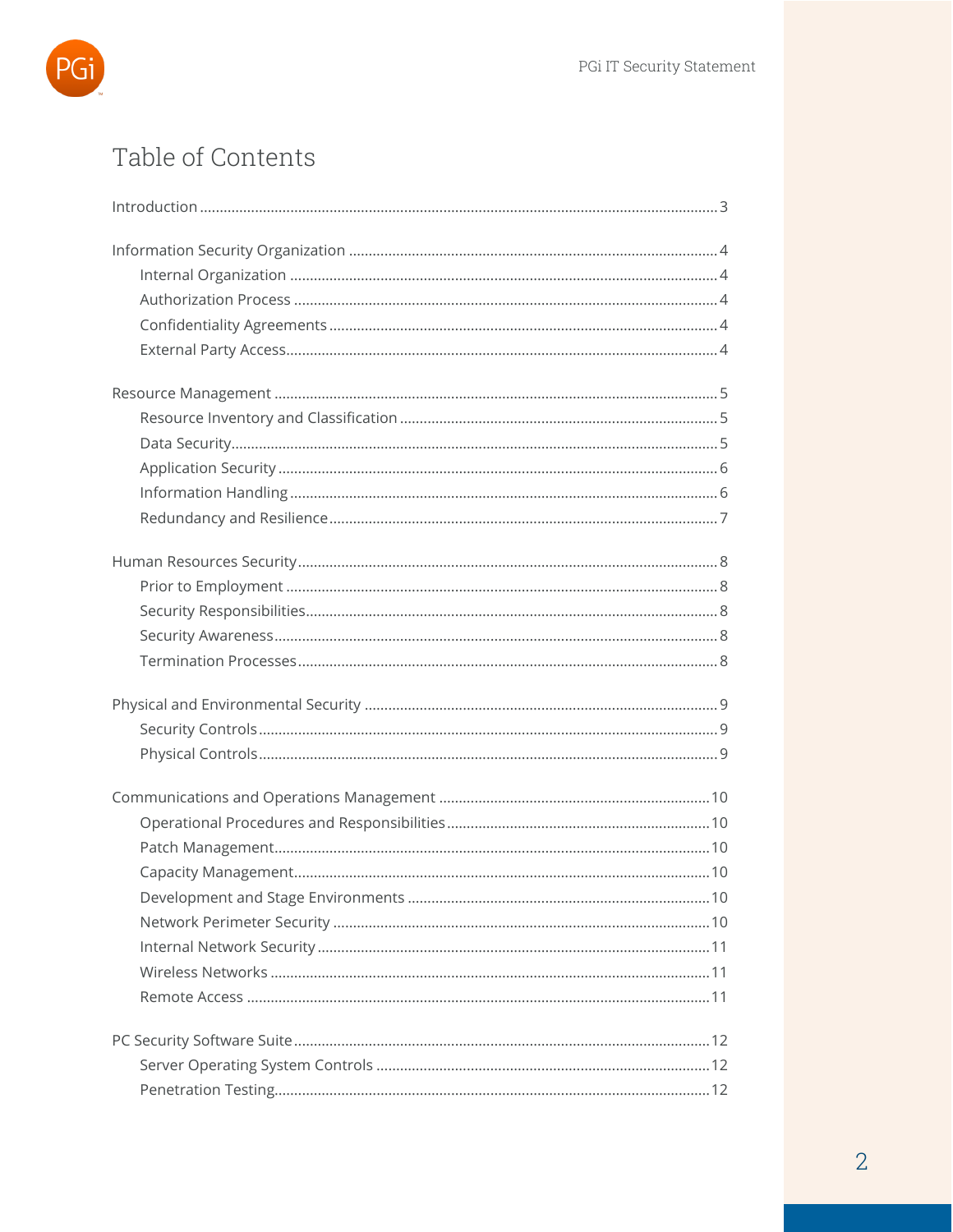

# <span id="page-2-0"></span>Introduction

PGi maintains an information security program that passes a SOC 2 Type 2 Audit annually covering the Security Confidentiality and Availability Trust Principles.

PGi's senior management has issued an Information Security Policy, which is a guiding framework for all security processes and procedures. The policy is the cornerstone of PGi's information security program and aims to secure PGi's information assets.

The objectives are:

- Protect PGi's information assets and those of its clients from internal and external threats
- Ensure the maintenance of confidentiality and availability of information
- Meet statutory, regulatory, and contractual obligations
- Grant access to information assets only for specific business needs
- Identify and hold accountable individual users of information assets while potentially monitoring their use of those assets

This document provides a summary overview of the IT security controls employed by PGi. It can be shared with current and potential clients.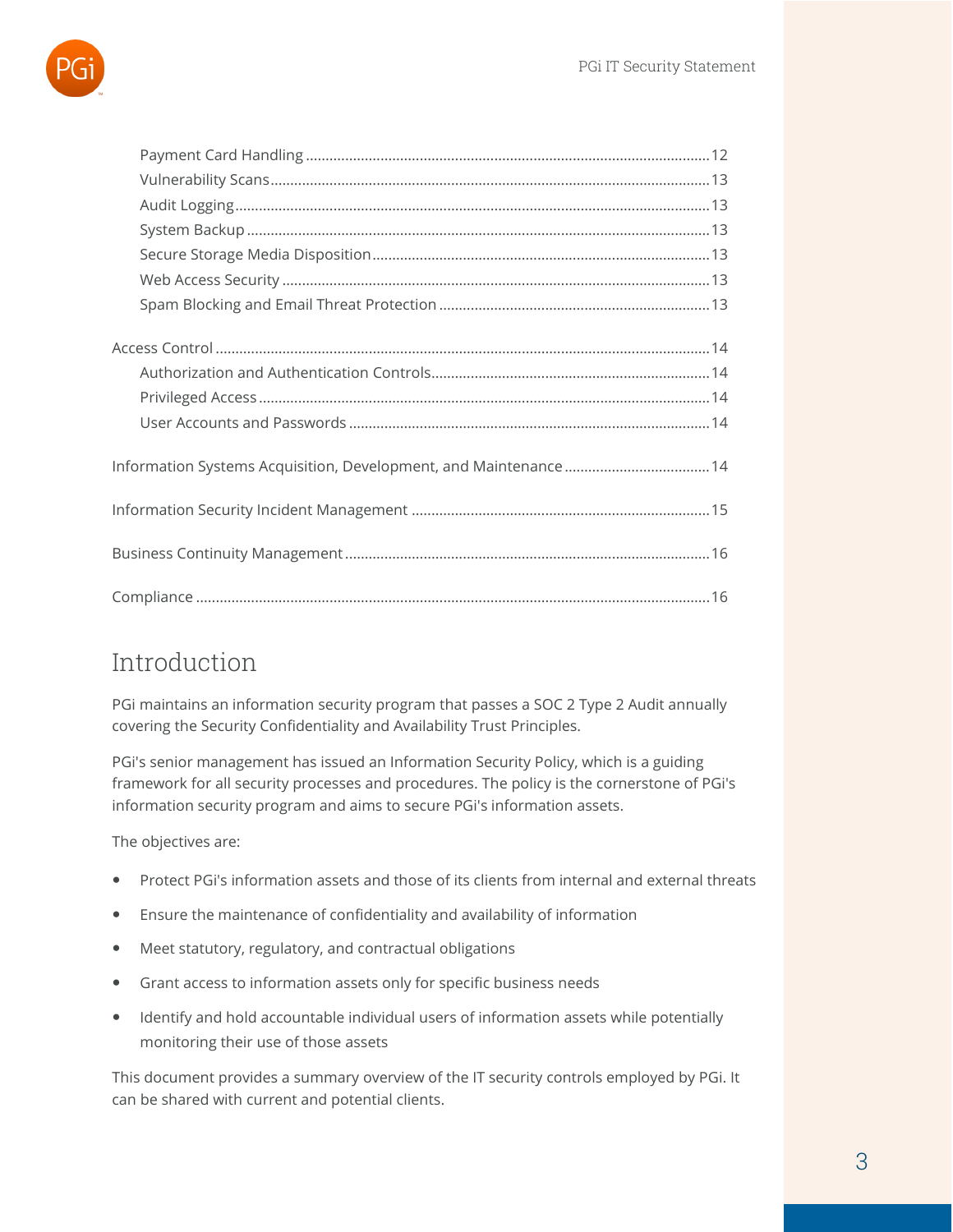

# <span id="page-3-1"></span><span id="page-3-0"></span>Information Security Organization

#### Internal Organization

PGi's IT organization has a dedicated Information Security group, led by its Vice President of Information Security. This group works closely with PGi's Chief Technology Officer, Finance Department, Legal Department, and business representatives to enable identification of information risks. PGi must appropriately address those risks to meet legal, regulatory, and contractual obligations.

In addition, a leading Security Managed Services Provider is a dedicated Security Operations Center to achieve secure daily IT operations.

#### <span id="page-3-2"></span>Authorization Process

The IT organization has a request process guiding the introduction of any new hardware and software.

#### <span id="page-3-3"></span>Confidentiality Agreements

All PGi's employees and contractors ("Associates") are required to sign non-disclosure agreements as a condition of hiring.

#### <span id="page-3-4"></span>External Party Access

PGi protects its information and technology assets against risks created by external party access (for example, suppliers) or as a result of the outsourcing of services with the following guidelines:

- Adequate security controls must be defined and implemented.
- Third party logical access to PGi information and systems must be authorized by the owner of the information or systems.
- Security controls must be put in place, restricting the third-party access to information and systems that are required for them to perform the service specified in their contract of engagement with PGi.
- Third parties contracting with PGi who require access to PGi IT resources must agree in writing to adhere to the relevant PGi information security policies.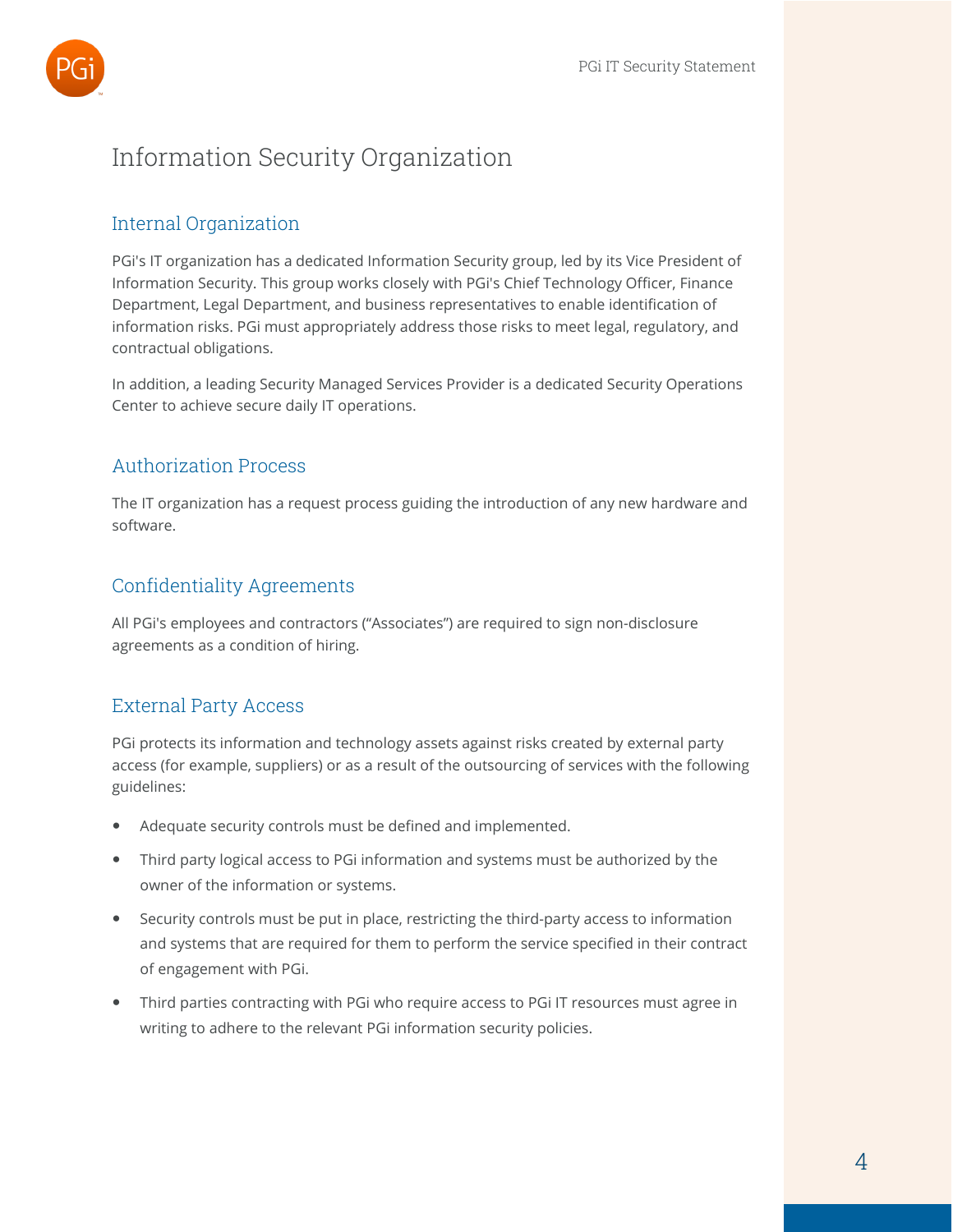

- Access to personal data requires the third party to fulfill the requirements of PGi and relevant regulations.
- An authorized individual from the third party must sign, on their behalf, a data processing agreement before PGi granting the third-party access to PGi information or systems.

## <span id="page-4-1"></span><span id="page-4-0"></span>Resource Management

#### Resource Inventory and Classification

PGi's IT organization has an asset inventory process for information assets (data, applications, and physical assets). This process includes:

- Determination of the sensitivity level of information assets
- Identification of the information and application owners
- Identification of disaster recovery requirements (in other words, recovery point and recover time objectives)
- <span id="page-4-2"></span>Identification of security risk factors and corresponding security controls

#### Data Security

Customers accessing PGi applications are limited through the application to view only their own data. Within their IDs, customers can further segment rights for their own employees.

All PGi products are designed with security from the ground up and PGi software developers routinely audit code during the development cycle.

PGi employs strong encryption for transmitting sensitive information across the network. This includes the use of Transport Layer Security (TLS) for web-based communications, to protect customer credentials and communications.

PGi runs quarterly audits of the Microsoft network to verify what permissions have been granted and revoke any permission which does not fall into the permissions policy.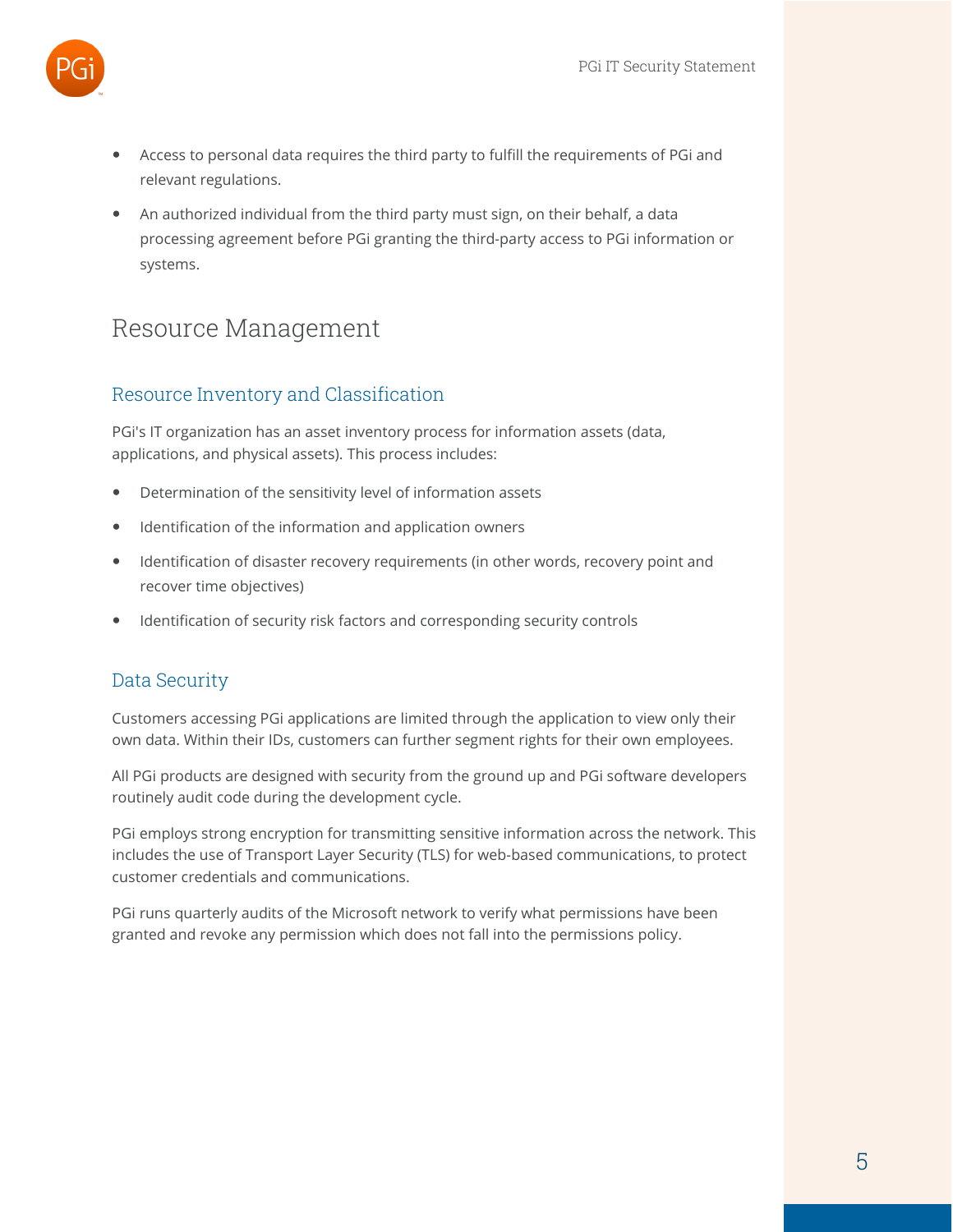

### <span id="page-5-0"></span>Application Security

PGi maintains multiple layers of hardware and logical access controls to protect the integrity and the confidentiality of resident customer data. We have developed a platform that is adaptable to internal and external security requirements. Elements of our security infrastructure include:

- Firewalls (including cloud security gateways) to manage Internet access using port and rule-based controls. All back office data is held secure within the PGi network or cloud infrastructure.
- All web interfaces and components are hosted on secure servers with SSL certificates and all web servers reside behind a secure firewall architecture.
- Intrusion Detection Systems (IDS) are used to monitor and detect unwanted activity.
- ID Management through an LDAP /Kerberos-based authentication for production systems.
- Internal and external vulnerability scans are performed routinely by the Information Security team and annually by a qualified third party. Vulnerabilities are analyzed and then remediated.
- Antivirus protection on user desktops and production systems that run the Windows™ operating system.
- Use of a private WAN between our production centers with multiple links between core sites using multiple carriers on each leg. We use OSPF so if any one links fails there is no interruption to service.
- <span id="page-5-1"></span>PGi has primary and secondary firewalls on our ISP connections.

#### Information Handling

To secure information properly, PGi applies handling controls that are appropriate to the requirements and sensitivity of the information. Examples of these controls include:

- Information owners must ensure that data destruction, retention, and backups comply with business, legal, and regulatory requirements.
- Authentication and authorization technologies control internal access to information. PGi has processes in place to grant only the minimum access permissions required for each authorized user's role to perform his or her job function.
- All assets owned by PGi and used by individuals such as employees, contractors, and third parties are to be returned upon termination of employment, contract, or agreement.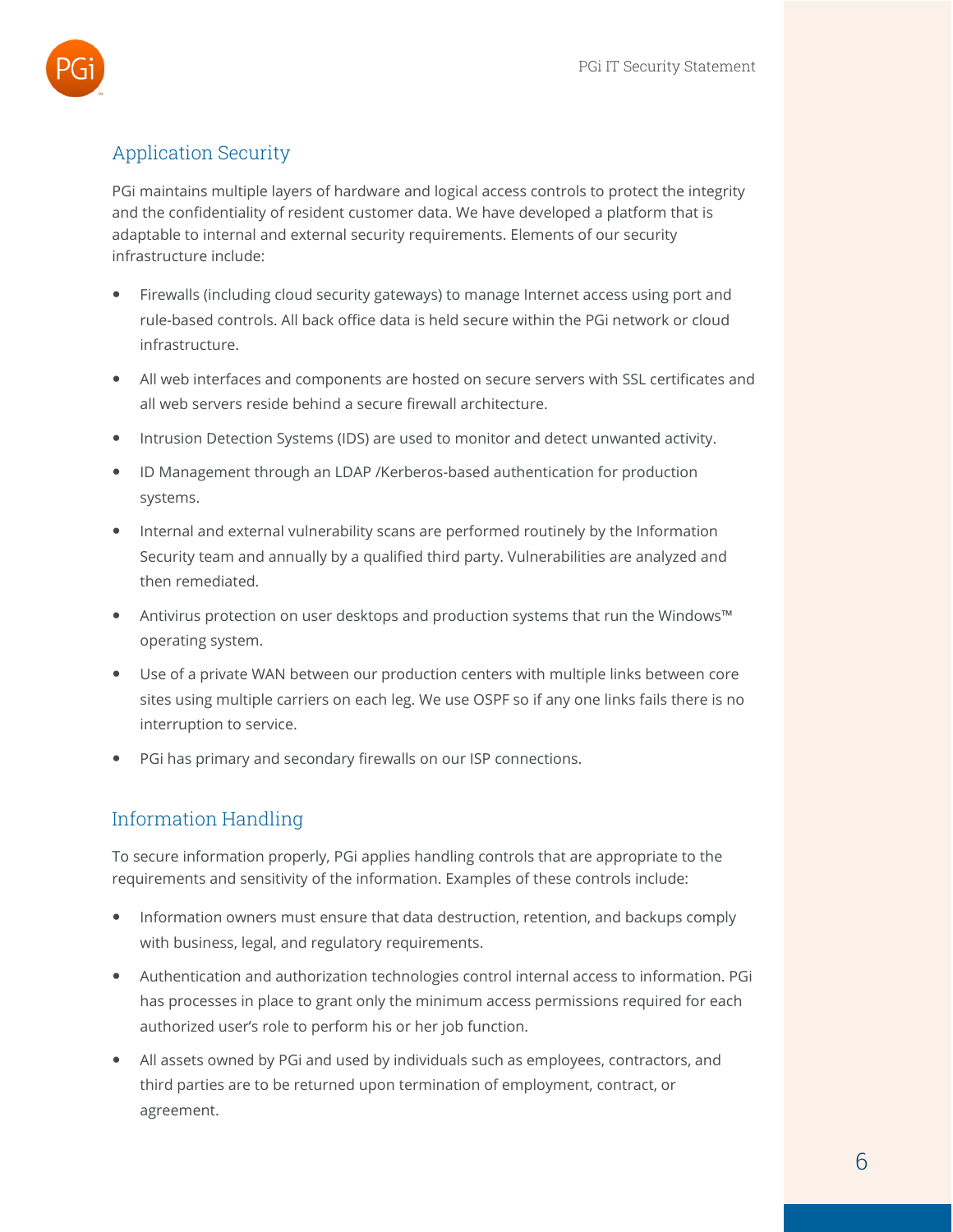

- Except for checking email, PGi information is not stored, processed, or transmitted by PGi Associates on equipment which is neither managed nor owned by PGi. The external equipment includes personal home computers and other mobile computing devices such as smartphones.
- PGi follows a disposal policy for secure media destruction. Any media are irrecoverably erased or physically destroyed in accordance with recognized best practices before disposal.
- All PGi products are served from telco-grade facilities. The switches, bridges, servers, computer network, office computers, and peripherals are in facilities that provide the highest levels of protection for:
	- **> Power** with the provisions Uninterruptable Power Supplies, backup generators and separate A and B power distribution to each equipment rack
	- **> Cooling** provision of at least N+1 cooling system in each facility
	- **> Carriers** data centers are selected based on access to multiple telecommunication carriers from within the facility

#### <span id="page-6-0"></span>Redundancy and Resilience

One of PGi's greatest strengths is its site diversity and global presence. PGi's products are built with high availability in mind with equipment redundancy and layers of application and database redundancy built in.

Audio bridging platforms are deployed in configurations with redundant audio bridges in each node. IP bridge configurations allow the removal of a failing bridge from service and the others in that node automatically take up those conferences. Application and web-based infrastructure generally consists of multiple instances running on server clusters together with VM technologies to provide the highest levels of redundancy and availability.

PGi's carrier network for voice access is designed around multiple carriers with separate toll and toll-free numbers in many geographies.

Nightly backups of all core systems are taken, and databases are replicated in real time. Initial backups are taken to disk and these are then transferred to disk offsite at secure facilities. Inventory lists are maintained to allow for immediate recovery in the event of a disaster.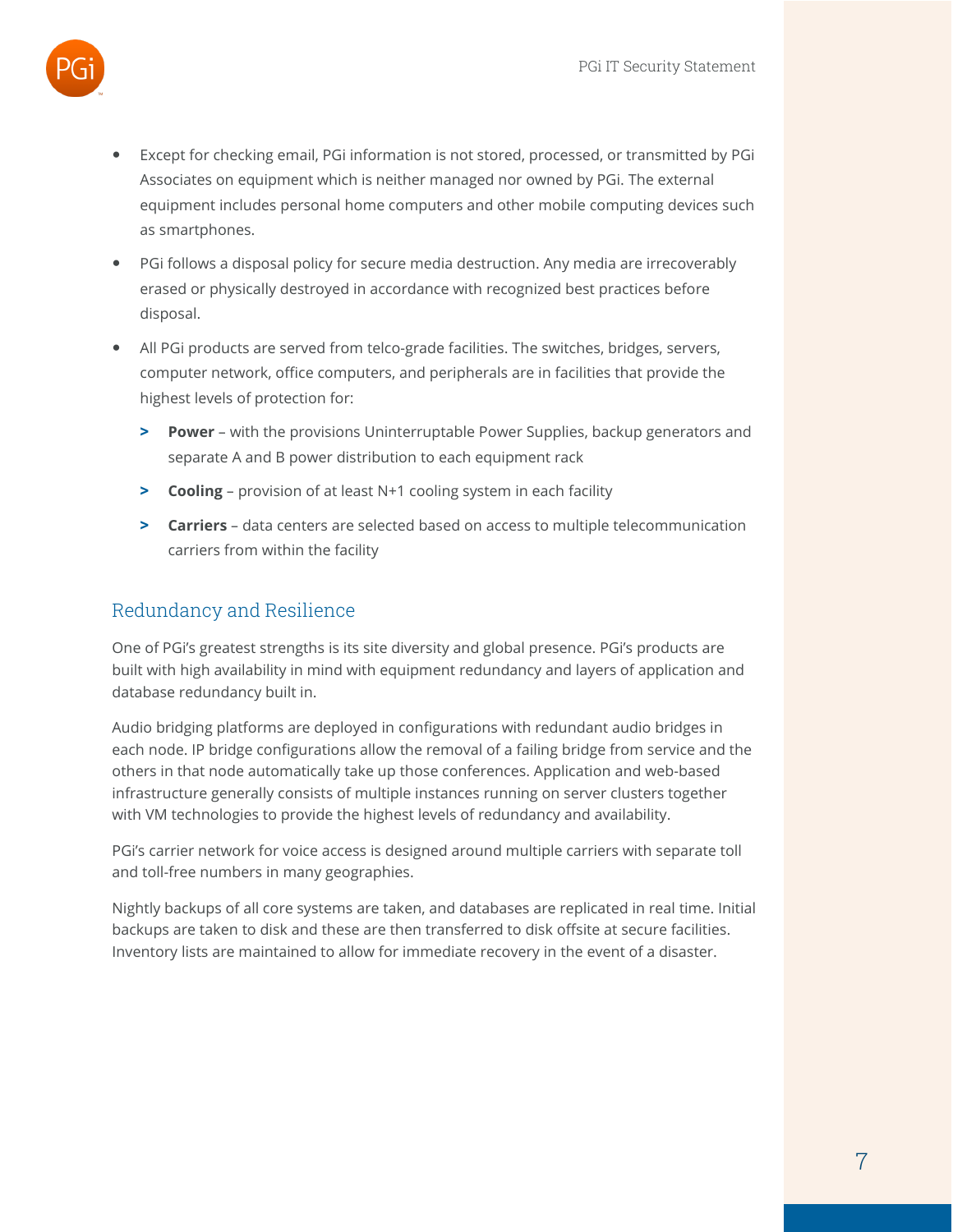

## <span id="page-7-1"></span><span id="page-7-0"></span>Human Resources Security

#### Prior to Employment

All newly hired personnel must have background/reference checks as appropriate, permitted, and customary depending upon the Associate's location. All new Associates must also agree to abide by professional standards, data privacy legislation, and PGi's policies regarding information security, appropriate usage, and business ethics.

Temporary or contract Associates must go through the same vetting processes as regular Associates. Where their recruitment has been sub-contracted to a third party, our contract with the third party must clearly state these requirements.

#### <span id="page-7-2"></span>Security Responsibilities

Associate responsibilities for information security are defined and communicated through training and security policies. Furthermore, Associates must complete annual training to provide adequate knowledge regarding information security, data protection, and their corresponding responsibilities. All Associates receive communications about their information security responsibilities through Intranet posts, flyers, or emails.

#### <span id="page-7-3"></span>Security Awareness

Security and Privacy awareness training is annual. In addition, all Associates receive communications about their information security responsibilities through Intranet posts, flyers, or emails.

#### <span id="page-7-4"></span>Termination Processes

Access rights of all employees, contractors, and third parties to PGi's internal systems, applications, and infrastructure are revoked upon termination of employment, contract, or agreement. They are amended appropriately upon any change of roles.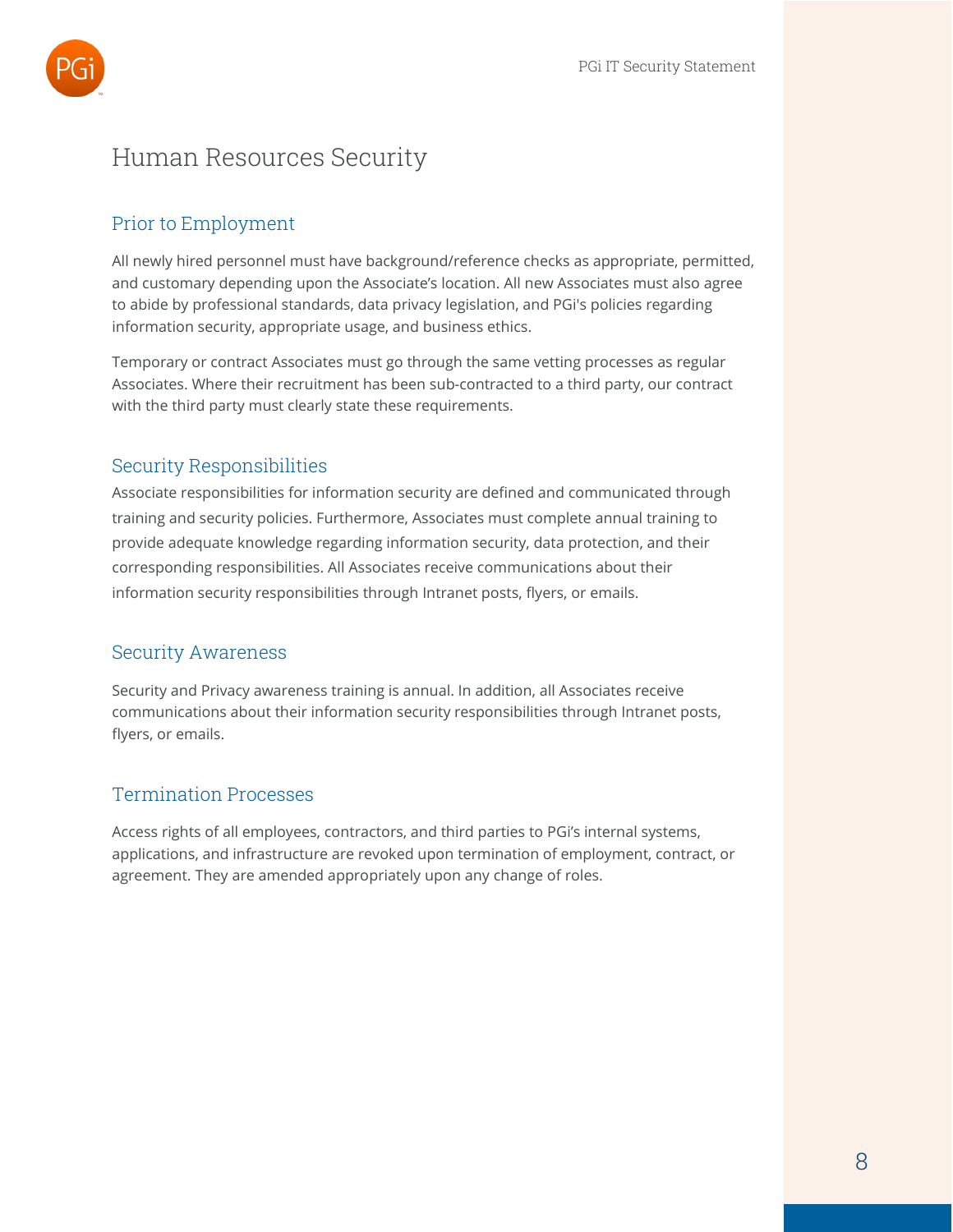

# <span id="page-8-1"></span><span id="page-8-0"></span>Physical and Environmental Security

#### Security Controls

Examples of the security controls which are in place within PGi premises (where confidential data is processed) and those of our subcontractors are:

- The security perimeters for such buildings must be well defined and physically sound. External doors of PGi areas must be suitably protected against unauthorized access.
- All building visitors must sign a visitor's book when entering a building where confidential data is processed. Except for publicly accessible/open areas, all visitors are to be escorted by an Associate.
- PGi issues staff identification cards to all Associates. The associates must visibly wear the identification cards when they enter a PGi building.
- Only Associates who have authorized permission are allowed access to all premises.
- Visitors requiring access to secure areas, such as information processing centers, who have not been vetted are always escorted by an authorized Associate. In addition, they must record their access in a visitor/vendor tracking book.
- A clean-desk directive applies throughout the organization. Confidential information must be locked away outside office hours.

#### <span id="page-8-2"></span>Physical Controls

The physical and environmental controls incorporated into the design of the PGi data centers are:

- The distance between primary and secondary data center is far enough to prevent both data centers from being affected by a disaster at the same time
- Burglar alarm system
- Temperature and humidity control and monitoring
- Smoke detection alarm
- Lightning and transient voltage suppression
- Redundant power feeds
- Generator-backed UPS systems
- Physically separated PGi areas with dedicated access controls. Data center access is limited to authorized personnel. Visitor access procedures are established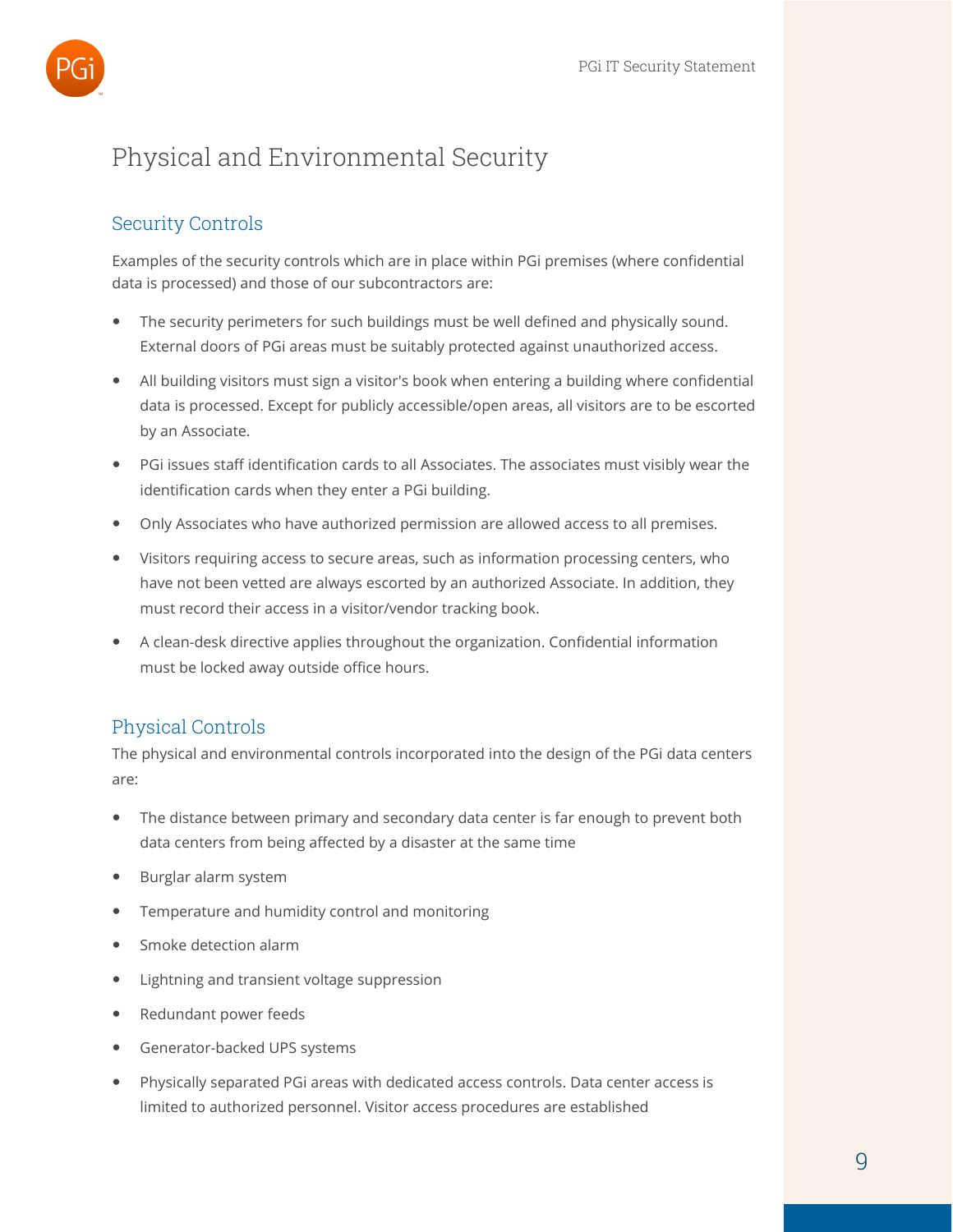

# <span id="page-9-1"></span><span id="page-9-0"></span>Communications and Operations Management

#### Operational Procedures and Responsibilities

The PGi IT organization has established and maintains procedures. Roles and responsibilities are defined and include appropriate segregation of duties to prevent both fraud and potential malicious or accidental misuse of the systems.

#### <span id="page-9-2"></span>Patch Management

Appropriate patch management processes relating to vendor patches and fixes are in place. Patches released are tested and applied on a schedule suited to the actual risk to achieve protection from vulnerabilities.

#### <span id="page-9-3"></span>Capacity Management

A capacity management process is in place and capacity reports are reviewed regularly by PGi's IT organization.

#### <span id="page-9-4"></span>Development and Stage Environments

For critical systems, PGi maintains separate development, stage/test, and production environments.

#### <span id="page-9-5"></span>Network Perimeter Security

Firewalls (including cloud security gateways) protect PGi's network perimeter and, where appropriate, intrusion detection systems (IDS). The firewalls and IDS event logs are correlated and monitored 24x7 for unauthorized access attempts or other kinds of attacks by a Managed Security Services provider.

For Internet-accessible applications, a tiered network design is implemented in the Internet-DMZ. The three tiers (load balancers and reverse proxies, web and application servers, and database servers) are separated and secured from each other, the internal PGi network, and the Internet by firewalls.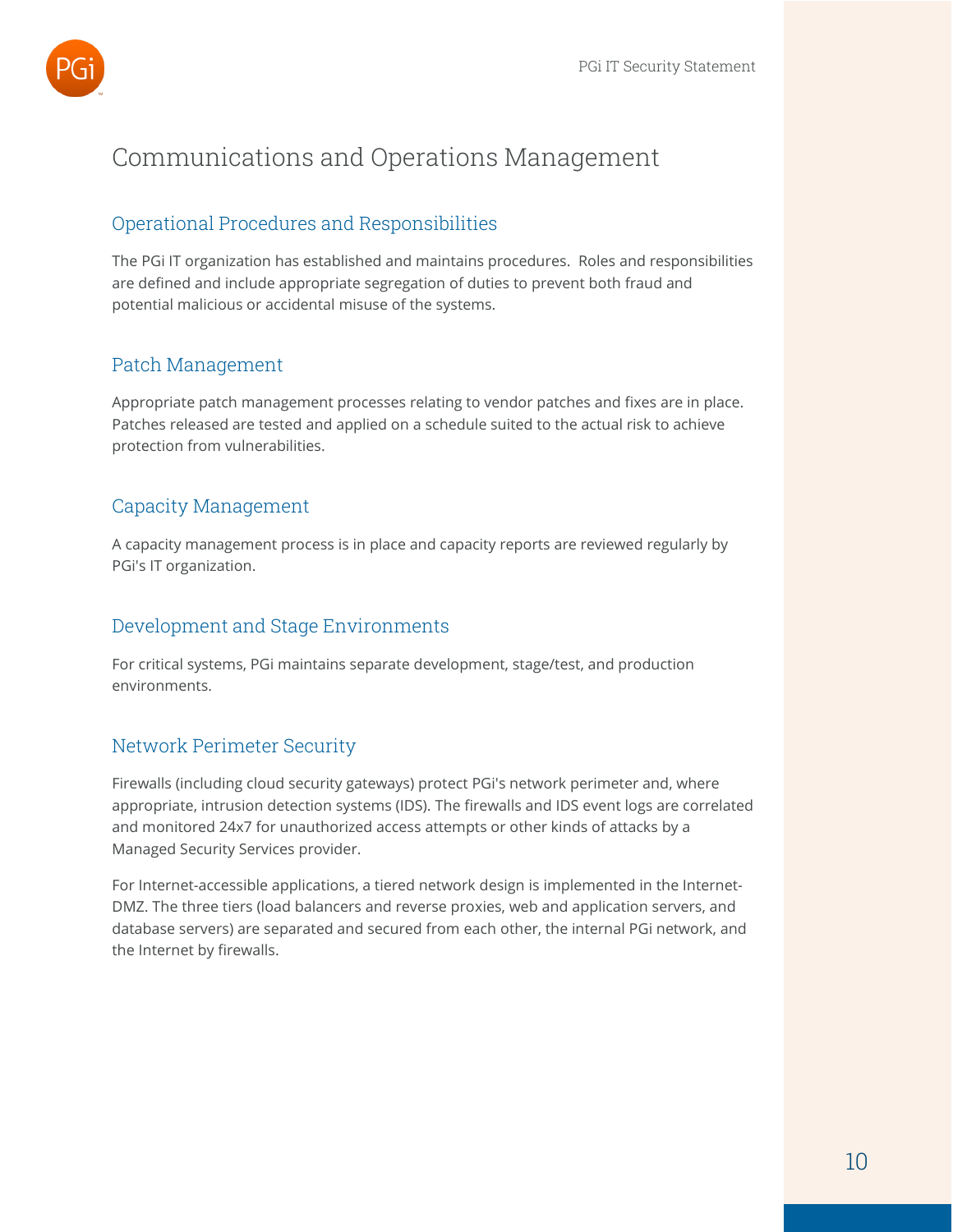

#### <span id="page-10-0"></span>Internal Network Security

For internal servers and applications, intrusion detection systems (IDS) are located at strategic locations in the WAN network. The firewall and IDS event logs are correlated and monitored 24x7 for unauthorized access attempts or other kinds of attacks by a Managed Security Services provider. All urgent issues and alerts are escalated through the NOC (Network Operations Center). Additional technical and management resources are immediately engaged as needed. An operations manager is available 24x7 to manage any escalation that may be required.

Network devices, routers, diagnostic equipment, and other equipment are physically secured in access-controlled areas, accessible only by authorized PGi Associates.

#### <span id="page-10-1"></span>Wireless Networks

Access to PGi's wireless networks requires authentication (valid username/password), and connections are encrypted using 128-bit SSL.

#### <span id="page-10-2"></span>Remote Access

PGi provides employees with a virtual private network (VPN) to enable secure, Internet-based remote access. Creating a VPN tunnel requires a two-factor authentication (valid username/password and separate electronic token or SMS message). VPN tunnels are secured using strong encryption.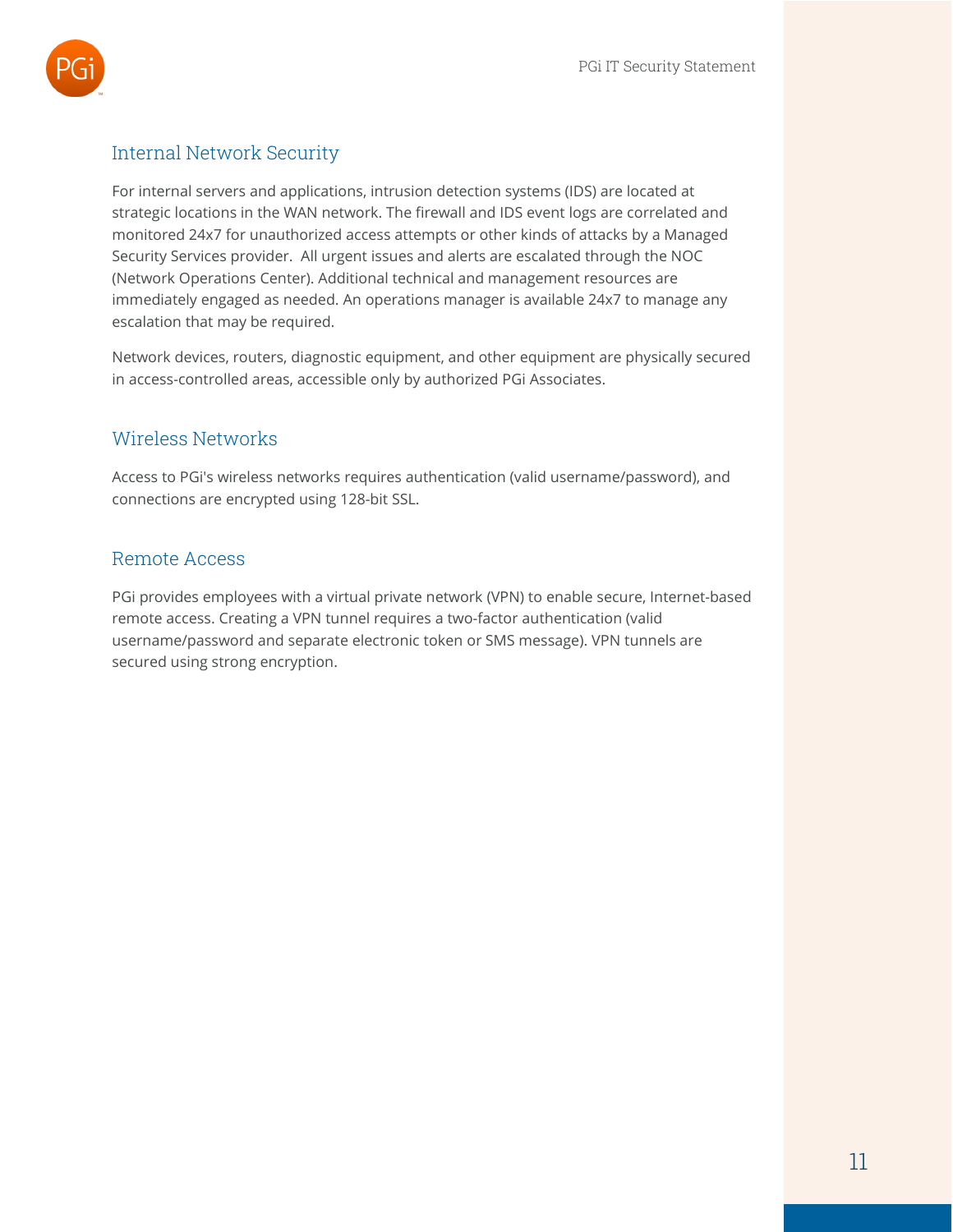

# <span id="page-11-0"></span>PC Security Software Suite

PGi uses a software combination to provide a secure computing environment. PGi has adopted the industry practices associated with recognized global standards to ensure the security and integrity of our systems.

- **Antivirus** All PGi's PCs are equipped with a mandatory virus protection software that performs on-access scans of all data. The software is configured to clean or delete infected files. Antivirus signatures are updated at least daily.
- **Personal Firewall** PGi's personal firewall software is automatically enabled and uses a standard configuration to protect against malicious network traffic, including Internetbased network threats, non-trusted networks, or malicious software. Base configuration settings are secured against change, tampering, or disablement by end users or malicious programs.
- **Secure Remote Access** PGi utilizes virtual private network (VPN) software, configured to require two-factor authentication and strong encryption, to enable secure remote access to PGi networks.
- **Screen lock** Password protected screensavers, which activate after a period of inactivity, are used where operable.
- **Systems Management Software** PGi uses a software management process to update its PCs with all applicable security patches.
- **Microsoft Office 365** PGi uses Microsoft Office 365 for several applications, including email. PGi uses two-factor authentication to access the applications.

#### <span id="page-11-1"></span>Server Operating System Controls

Servers are configured with standard images that incorporate security controls, including antivirus software for Windows systems.

#### <span id="page-11-2"></span>Penetration Testing

A third party annually performs a penetration test. Any issues found through the penetration tests are corrected within a timeframe corresponding to the problem's actual risk.

#### <span id="page-11-3"></span>Payment Card Handling

PGi maintains Payment Card Industry (PCI) compliance and regularly audits the card handling areas to verify that all facilities in scope comply with the major Card Associations' published security guidelines and requirements.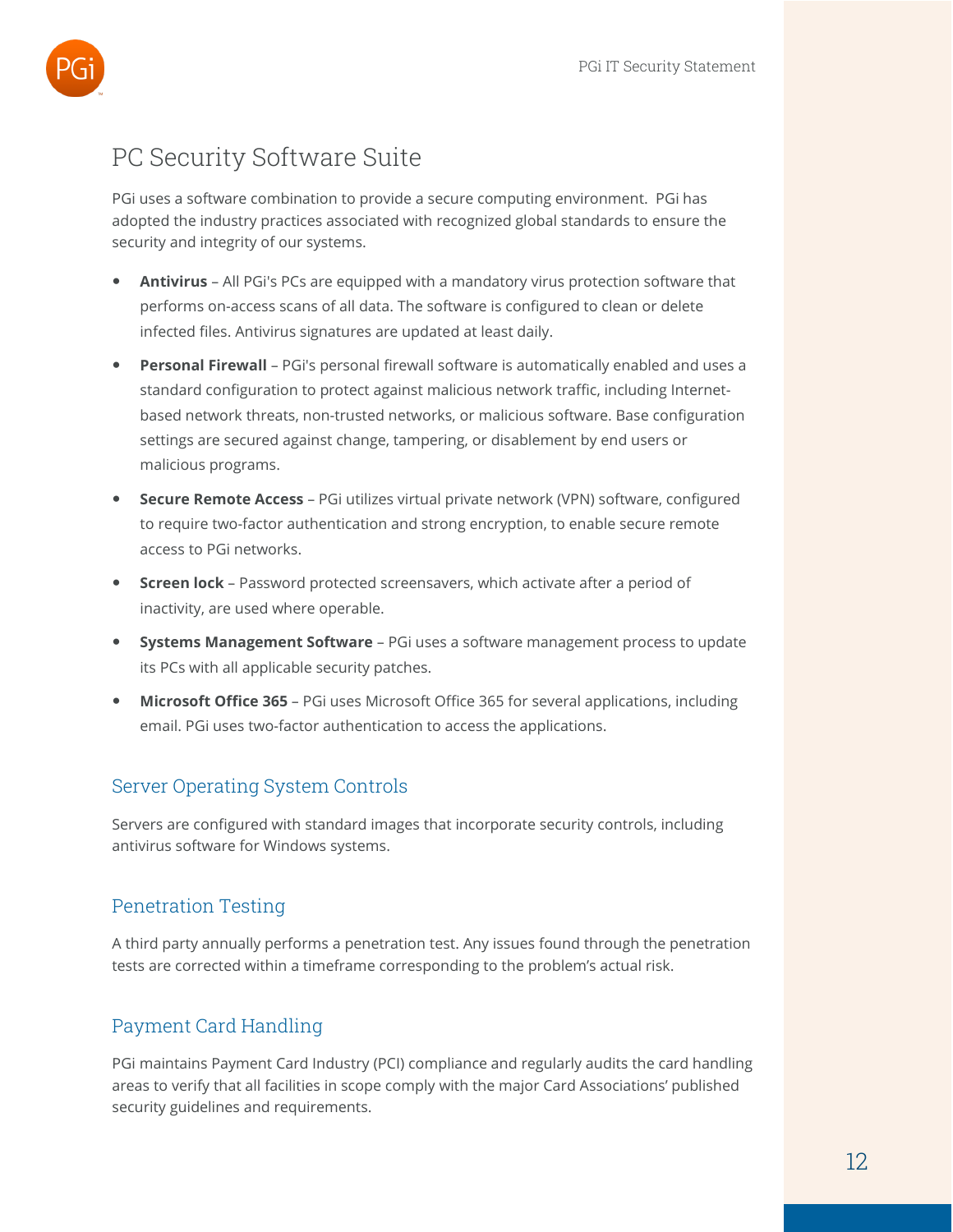

#### <span id="page-12-0"></span>Vulnerability Scans

Automated vulnerability scans are performed on a monthly basis. Weaknesses identified by these scans are corrected within a timeframe corresponding to the actual risk.

#### <span id="page-12-1"></span>Audit Logging

PGi maintains audit logs for servers, applications, and network devices that record the occurrence of system faults and security events and facilitate examination of abnormal activities. Logs are reviewed as required, either manually, reactively, or by a real-time security event monitoring system.

#### <span id="page-12-2"></span>System Backup

Server systems are backed up daily.

- Operational procedures verify the successful completion of backups.
- <span id="page-12-3"></span>Backed-up data is stored in a secure, fire-protected location.

#### Secure Storage Media Disposition

Procedures are in place for the secure erasure (using multiple random overwrites or equivalent) or destruction (degaussing or shredding) of storage media (hard drives, back-up tapes, and so forth) prior to disposal.

#### <span id="page-12-4"></span>Web Access Security

PGi has deployed real-time web access security software that blocks access to insecure and inappropriate web sites from the PGi network.

#### <span id="page-12-5"></span>Spam Blocking and Email Threat Protection

PGi has established and maintains email gateway spam-blocking and antivirus software. Threat protection is used to minimize threats from impersonation attempts, phishing, or email-borne malware.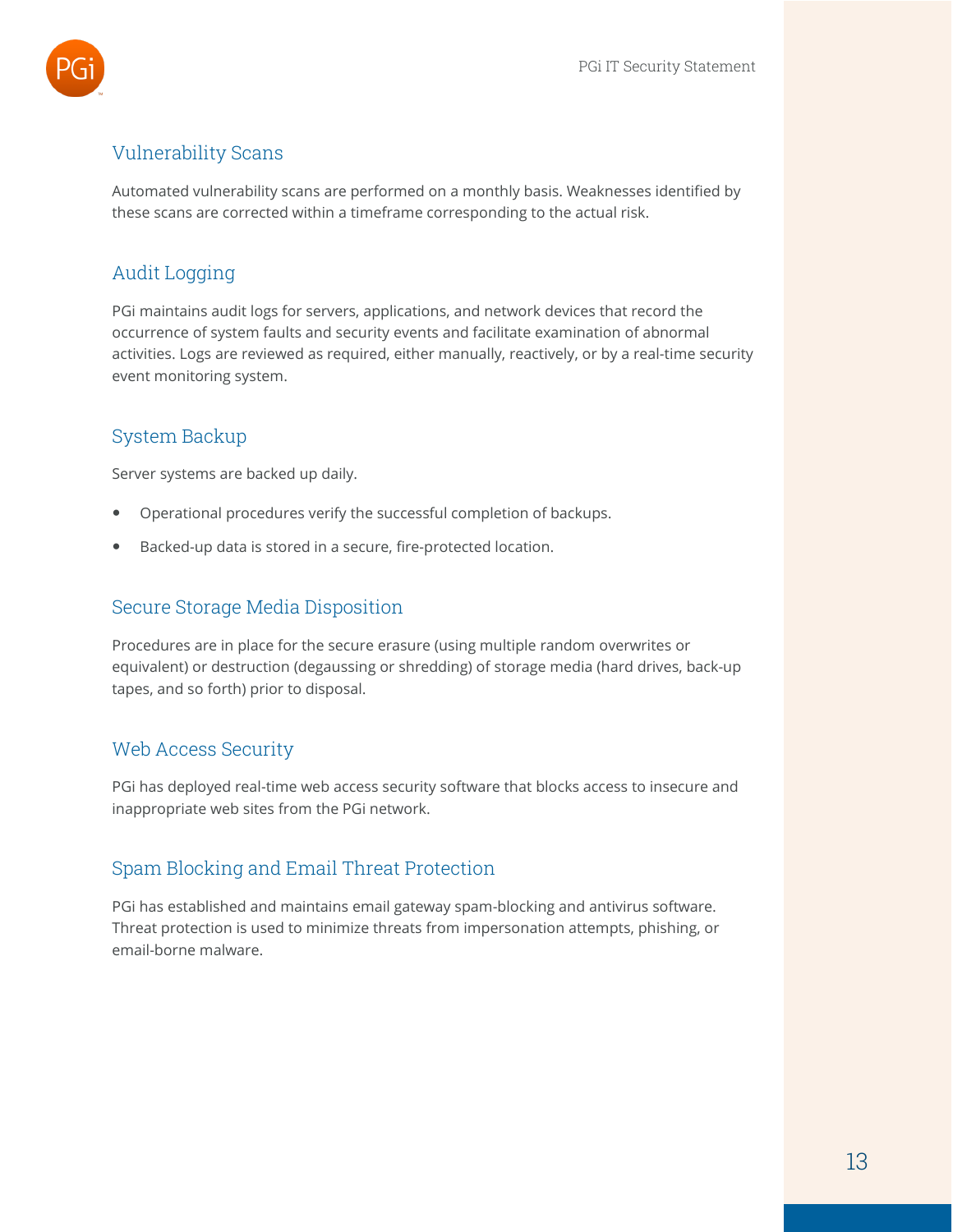

# <span id="page-13-1"></span><span id="page-13-0"></span>Access Control

#### Authorization and Authentication Controls

Authentication and authorization technologies control access to IT resources. PGi follows a process to grant or revoke access to IT resources. Access is based on the principle of leastprivilege by role. Least privilege means that a user has only the amount of privilege that is necessary to perform a job.

PGi has established procedures for creation, amendment, and deletion of user accounts for Associates, including processes to disable or delete accounts for terminated personnel. All PGi Associates are required to agree to take reasonable precautions to protect the integrity and confidentiality of security credentials.

#### <span id="page-13-2"></span>Privileged Access

Privileged access (for example, "administrator" or "root") is limited to essential PGi administration personnel. Associates with privileged accounts are to use a separate, nonprivileged account for performing normal business functions.

#### <span id="page-13-3"></span>User Accounts and Passwords

Passwords protect user accounts. Periodic password changes, a minimum password length, password complexity, and limitations for password reuse are enforced by policies and, where possible, by technical measures. User accounts are locked for a predetermined period after a set number of failed login attempts to prevent brute force password attacks. It is not permitted to divulge passwords.

# <span id="page-13-4"></span>Information Systems Acquisition, Development, and Maintenance

PGi has established a process to manage systems acquisition, development, and maintenance. Key security-related components include:

- A documented systems development life cycle with appropriate reviews and scans
- All outsourced software development is supervised and monitored appropriately
- Change management procedures are established and followed
- Separation of duties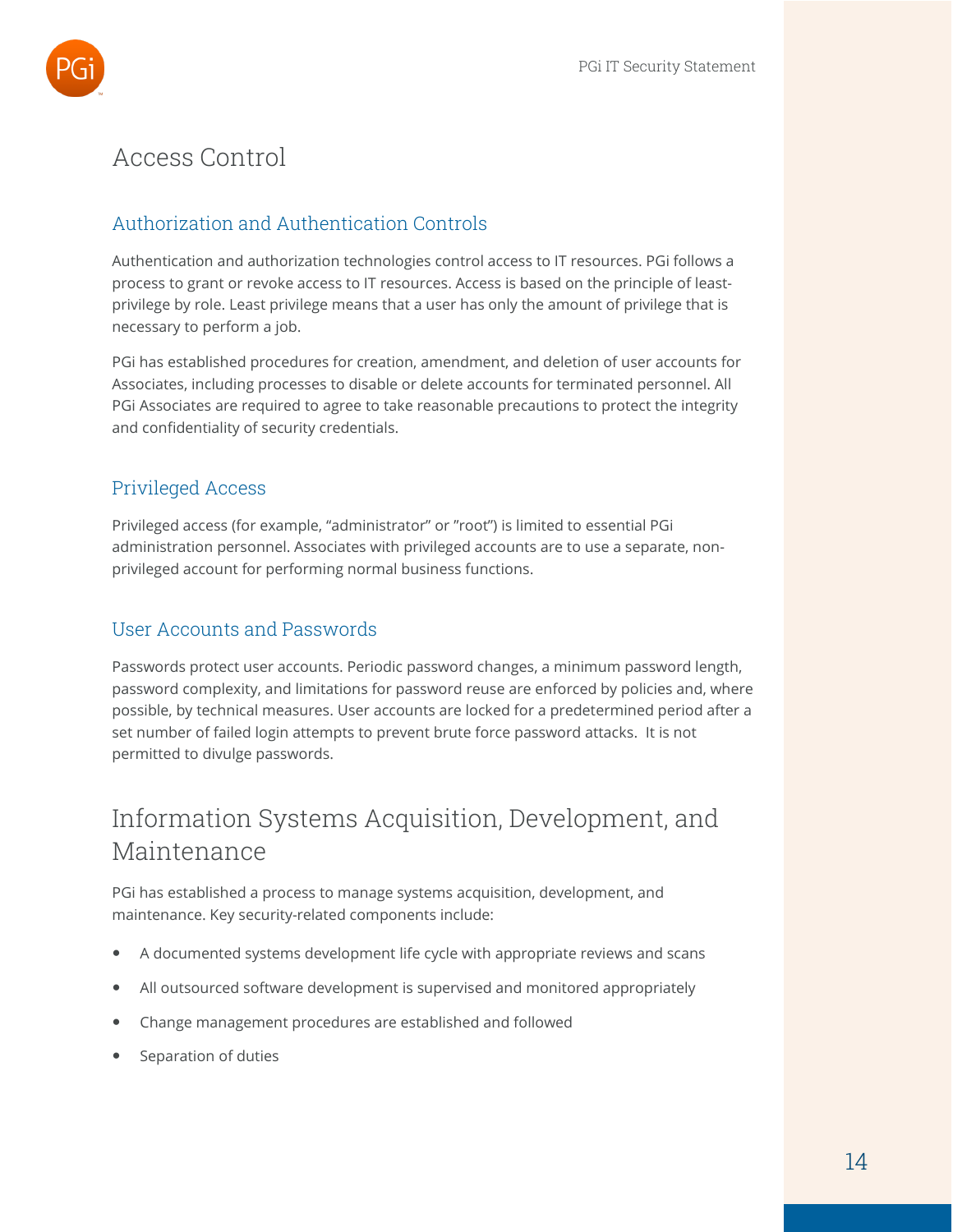

# <span id="page-14-0"></span>Information Security Incident Management

PGi has established an Information Security Incident Response process and documented procedures for managing security incidents. The incident response process is:

- 1. **Discovery and notification** All PGi employees and its contract partners are to notify PGi's Information Security Team immediately if an information security incident or vulnerability is observed or suspected.
- 2. **Initial assessment** PGi's Information Security Team decides, depending on the type and circumstances of the event, the potential damage, and whether further escalation is required. Any mitigating measures that should be deployed immediately, are identified and implemented.
- 3. **Escalation** Involvement of the relevant persons/instances.
- 4. **Deployment of damage-limitation measures** Measures appropriate to stop the incident or to minimize the damage are identified and implemented.
- 5. **Determination of cause and securing evidence** The causes or triggers and exact circumstances of the incident are determined, and evidence is collected and secured.
- 6. **Recovery** The damage/consequences caused by the incident and all problems that might have facilitated the incident are resolved.
- 7. **Post-processing** If appropriate, criminal, civil or employment law measures are taken. measures appropriate to prevent a repetition of the incident are defined.